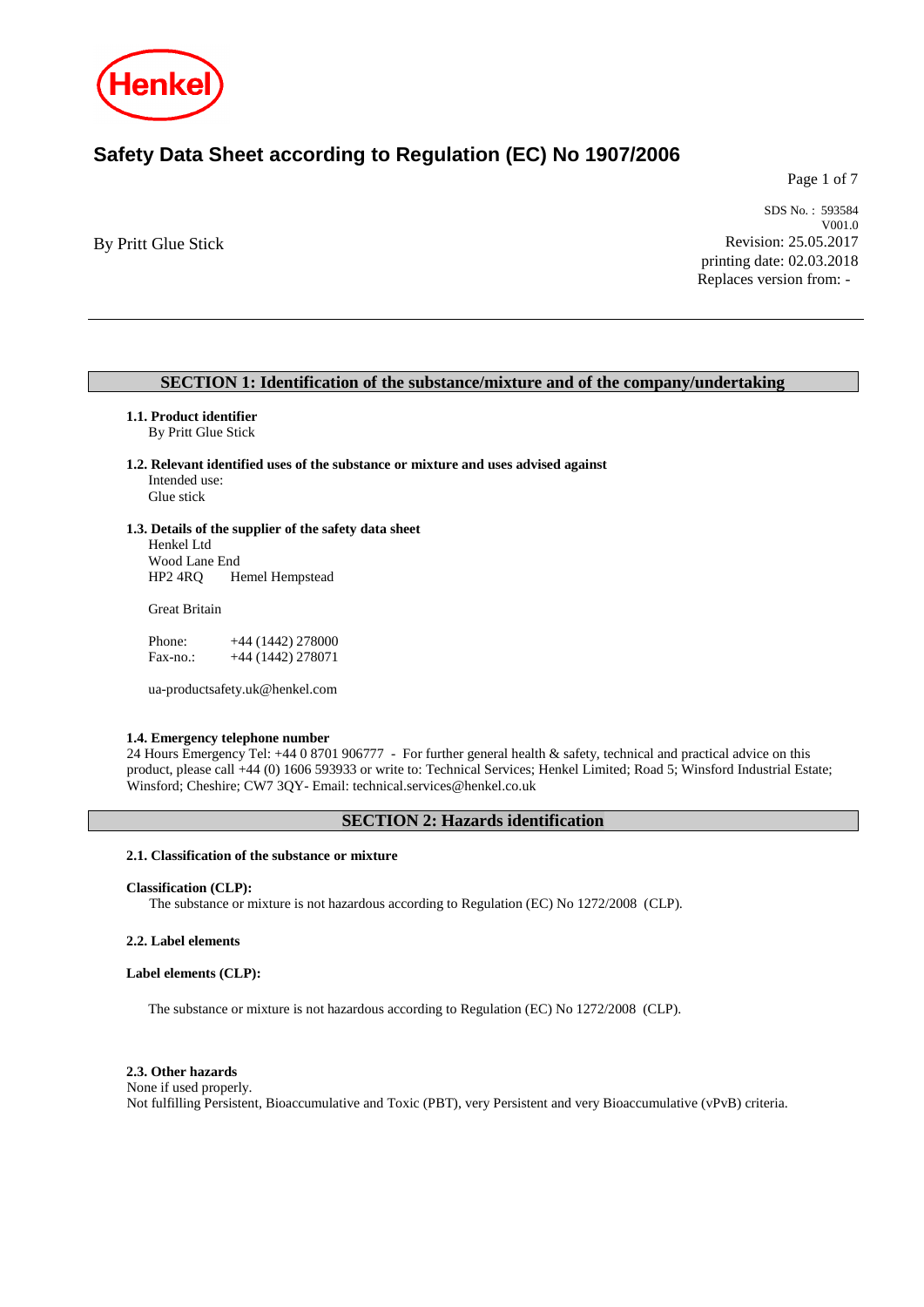# **3.2. Mixtures**

**General chemical description:**

Glue stick **Base substances of preparation:** Polyglycoside ether Polysaccharides Soap

#### **Declaration of the ingredients according to CLP (EC) No 1272/2008:**

Contains no dangerous substances exceeding the limits of the EU-Regulation

#### **SECTION 4: First aid measures**

#### **4.1. Description of first aid measures**

General information: In case of adverse health effects seek medical advice.

Inhalation: Move to fresh air, consult doctor if complaint persists.

Skin contact: Rinse with running water and soap. Apply replenishing cream. Change all contaminated clothing.

Eye contact: Rinse immediately with plenty of running water, seek medical advice if necessary.

Ingestion: Rinse mouth and throat. Drink 1-2 glasses of water. Seek medical advice.

# **4.2. Most important symptoms and effects, both acute and delayed**

No data available.

**4.3. Indication of any immediate medical attention and special treatment needed** See section: Description of first aid measures

#### **SECTION 5: Firefighting measures**

#### **5.1. Extinguishing media Suitable extinguishing media:**

carbon dioxide, foam, powder, water spray jet, fine water spray

**Extinguishing media which must not be used for safety reasons:** High pressure waterjet

**5.2. Special hazards arising from the substance or mixture** In the event of a fire, carbon monoxide (CO) and carbon dioxide (CO2) can be released. **5.3. Advice for firefighters** Wear protective equipment. Wear self-contained breathing apparatus.

# **SECTION 6: Accidental release measures**

**6.1. Personal precautions, protective equipment and emergency procedures** Not needed.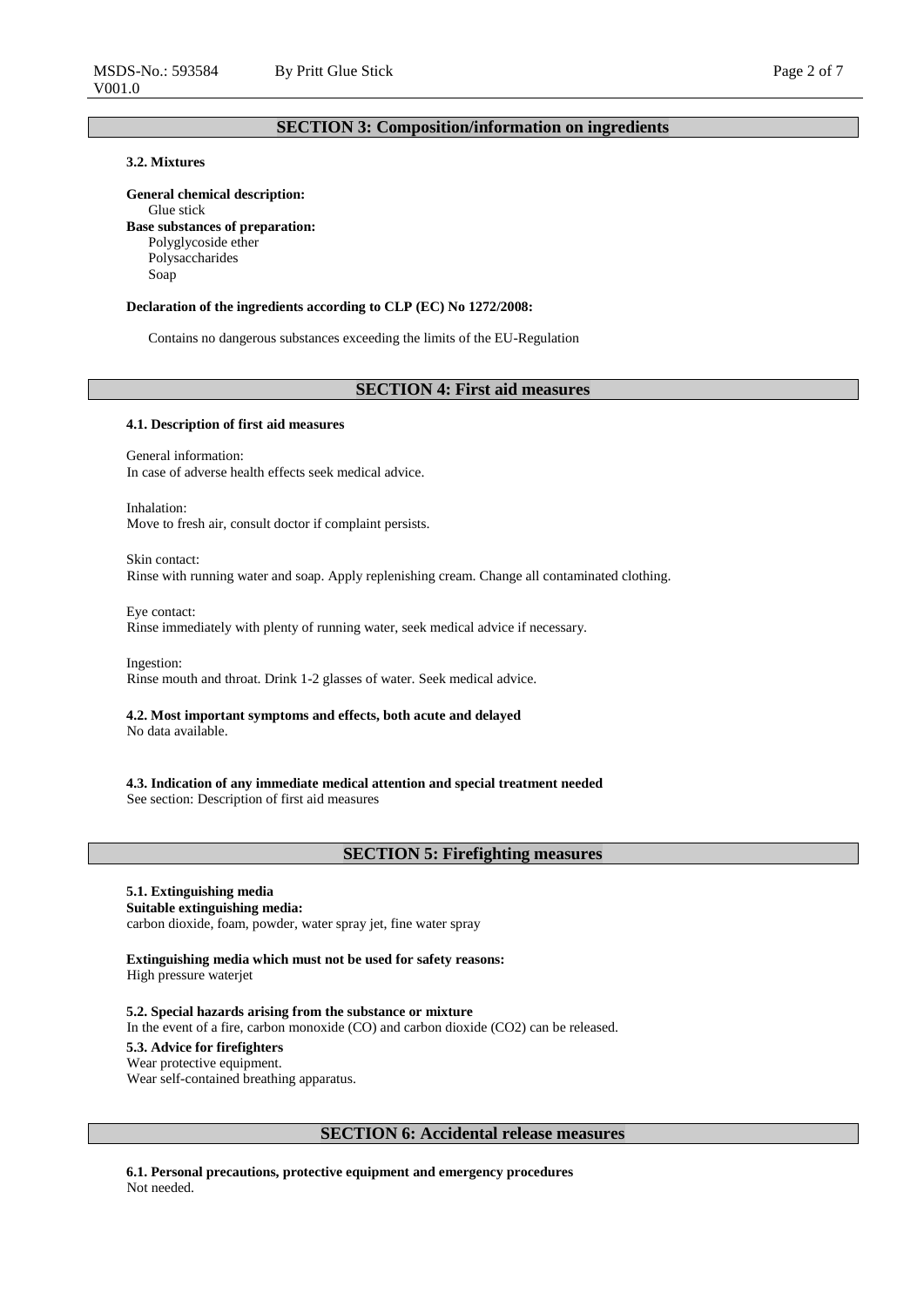## **6.2. Environmental precautions**

Do not empty into drains / surface water / ground water.

# **6.3. Methods and material for containment and cleaning up**

Remove mechanically.

Dispose of contaminated material as waste according to Section 13.

# **6.4. Reference to other sections**

See advice in section 8

# **SECTION 7: Handling and storage**

# **7.1. Precautions for safe handling**

No particular measures required.

#### Hygiene measures:

Do not eat, drink or smoke while working. Wash hands before work breaks and after finishing work.

# **7.2. Conditions for safe storage, including any incompatibilities**

Store in sealed original container. Store in a cool, dry place. Avoid strictly temperatures below + 5  $\degree$ C and above + 50  $\degree$ C. Do not store together with food or other consumables (coffee, tea, tobacco, etc.).

#### **7.3. Specific end use(s)** Glue stick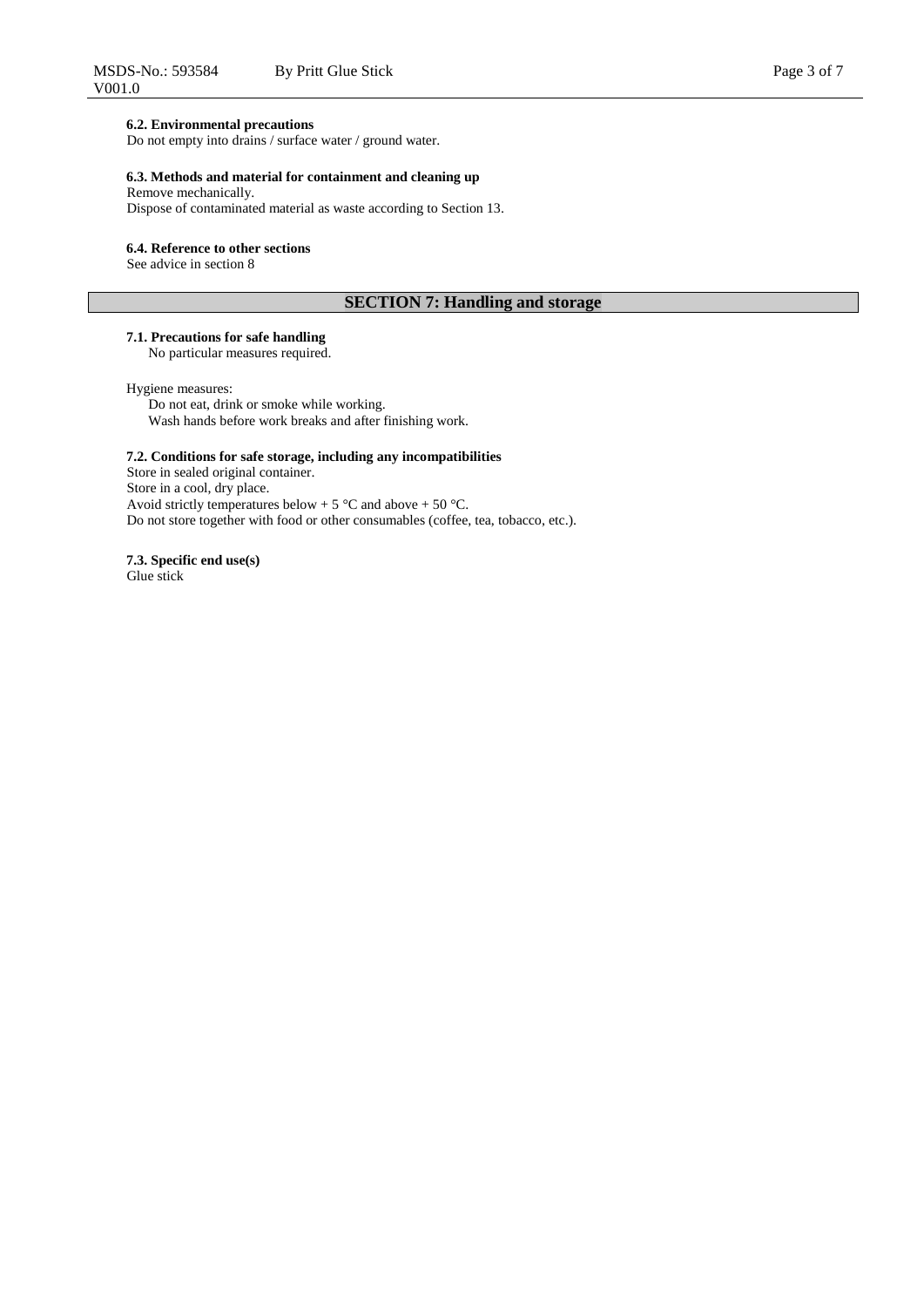# **SECTION 8: Exposure controls/personal protection**

# **8.1. Control parameters**

# **Occupational Exposure Limits**

Valid for

Great Britain

| <b>Ingredient [Regulated substance]</b> | ppm | mg/m <sup>3</sup> | Value type                 | Short term exposure limit | <b>Regulatory list</b> |
|-----------------------------------------|-----|-------------------|----------------------------|---------------------------|------------------------|
|                                         |     |                   |                            | category / Remarks        |                        |
| Sucrose                                 |     | 10                | Time Weighted Average      |                           | EH40 WEL               |
| $57-50-1$                               |     |                   | (TWA):                     |                           |                        |
| [SUCROSE]                               |     |                   |                            |                           |                        |
| Sucrose                                 |     | 20                | <b>Short Term Exposure</b> |                           | EH40 WEL               |
| $57-50-1$                               |     |                   | Limit (STEL):              |                           |                        |
| [SUCROSE]                               |     |                   |                            |                           |                        |
| Propane-1,2-diol                        |     | 10                | Time Weighted Average      |                           | EH40 WEL               |
| $57 - 55 - 6$                           |     |                   | (TWA):                     |                           |                        |
| [PROPANE-1,2-DIOL, PARTICULATES]        |     |                   |                            |                           |                        |
| Propane-1,2-diol                        | 150 | 474               | Time Weighted Average      |                           | EH40 WEL               |
| $57 - 55 - 6$                           |     |                   | (TWA):                     |                           |                        |
| [PROPANE-1,2-DIOL, TOTAL VAPOUR]        |     |                   |                            |                           |                        |
| <b>AND PARTICULATES</b>                 |     |                   |                            |                           |                        |

# **Occupational Exposure Limits**

Valid for Ireland

| <b>Ingredient [Regulated substance]</b>                                                       | ppm | mg/m <sup>3</sup> | Value type                                  | Short term exposure limit<br>category / Remarks | <b>Regulatory list</b> |
|-----------------------------------------------------------------------------------------------|-----|-------------------|---------------------------------------------|-------------------------------------------------|------------------------|
| Sucrose<br>$57-50-1$<br>[SUCROSE]                                                             |     | 10                | Time Weighted Average<br>(TWA):             |                                                 | IR OEL                 |
| Sucrose<br>$57 - 50 - 1$<br>[SUCROSE]                                                         |     | 20                | <b>Short Term Exposure</b><br>Limit (STEL): |                                                 | IR OEL                 |
| Propane-1,2-diol<br>$57-55-6$<br>[PROPANE-1,2-DIOL, PARTICULATES]                             |     | 10                | Time Weighted Average<br>(TWA):             |                                                 | IR OEL                 |
| Propane-1,2-diol<br>$57-55-6$<br>[PROPANE-1,2-DIOL, TOTAL (VAPOUR<br><b>AND PARTICULATES)</b> | 150 | 470               | Time Weighted Average<br>(TWA):             |                                                 | IR OEL                 |

#### **Biological Exposure Indices:** None

# **8.2. Exposure controls:**

Respiratory protection: Not needed.

Hand protection: Not needed.

Eye protection: Not needed.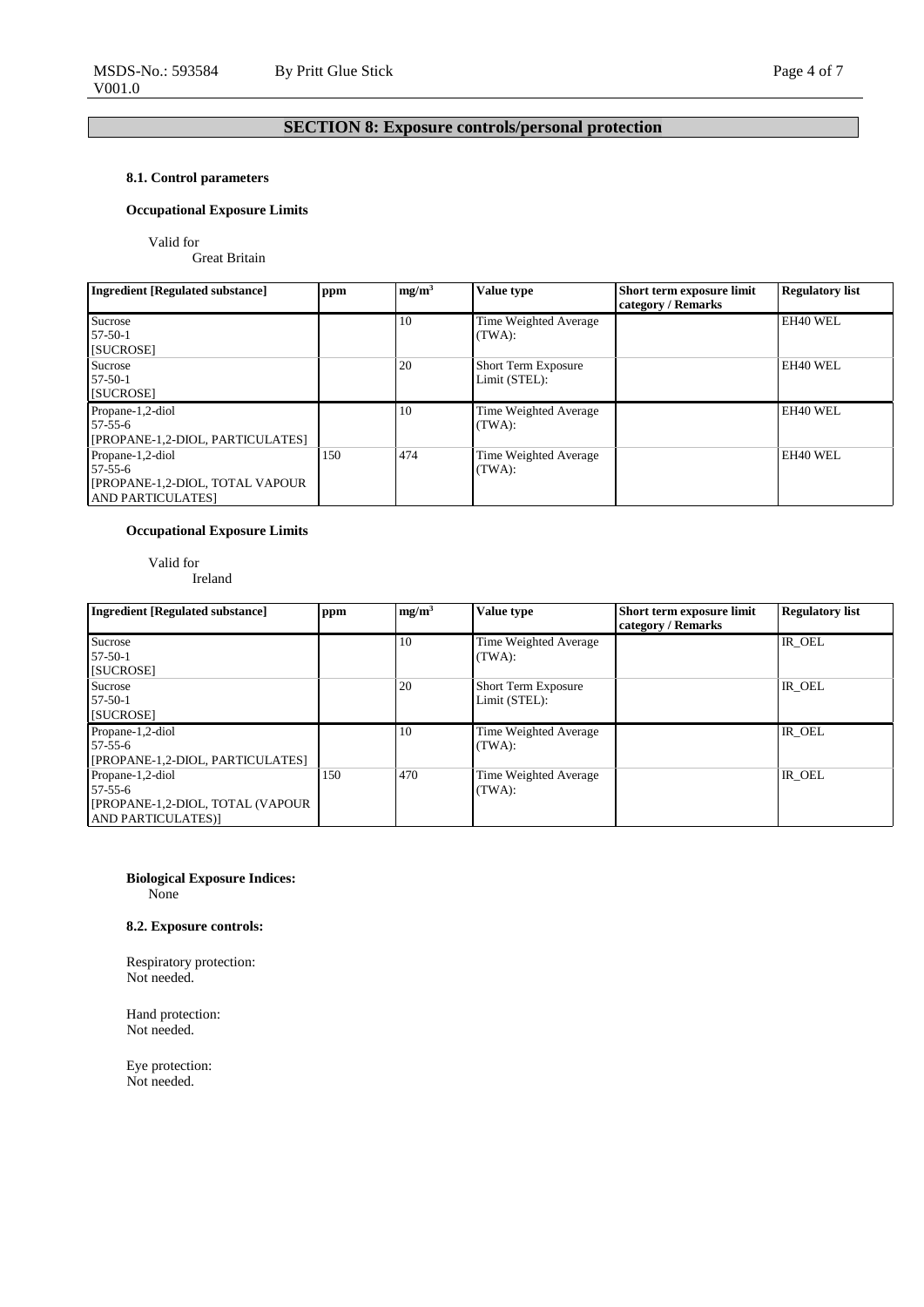# **SECTION 9: Physical and chemical properties**

# **9.1. Information on basic physical and chemical properties**

| Appearance      | sticks                             |
|-----------------|------------------------------------|
|                 | solid                              |
|                 | white                              |
| Odor            | typical, slightly                  |
| Odour threshold | No data available / Not applicable |

#### pH

 $(20 °C (68 °F))$ <br>Melting point Solidification temperature No data available / Not applicable Initial boiling point<br>
No data available / Not applicable<br>
Not applicable<br>
Not applicable<br>
Not applicable Evaporation rate No data available / Not applicable<br>Flammability No data available / Not applicable Flammability<br>Explosive limits September 2003 No data available / Not applicable<br>No data available / Not applicable Explosive limits<br>
Vapour pressure<br>
Vapour pressure<br>
No data available / Not applicable<br>
No data available / Not applicable<br>
Vapour pressure Relative vapour density: No data available / Not applicable Density  $(20 °C (68 °F))$ <br>Bulk density Bulk density<br>Solubility No data available / Not applicable<br>Solubility No data available / Not applicable Solubility (qualitative) (23 °C (73.4 °F); Solvent: Water)<br>Partition coefficient: n-octanol/water Auto-ignition temperature No data available / Not applicable Decomposition temperature No data available / Not applicable Viscosity (Brookfield; 80 °C (176 °F)) Viscosity (kinematic) No data available / Not applicable Explosive properties No data available / Not applicable

#### **9.2. Other information**

10,15 - 10,25

No data available / Not applicable Not applicable No data available / Not applicable 1,15 - 1,19 g/cm3

No data available / Not applicable Partially soluble

No data available / Not applicable 4.000 - 7.500 mPa.s

No data available / Not applicable Oxidising properties No data available / Not applicable

Softening point/range 63 - 65 °C (145.4 - 149 °F)

# **SECTION 10: Stability and reactivity**

**10.1. Reactivity** None if used for intended purpose.

#### **10.2. Chemical stability**

Stable under recommended storage conditions.

#### **10.3. Possibility of hazardous reactions** See section reactivity

#### **10.4. Conditions to avoid** None if used for intended purpose.

#### **10.5. Incompatible materials** None if used properly.

# **10.6. Hazardous decomposition products**

None known.

# **SECTION 11: Toxicological information**

#### **11.1. Information on toxicological effects**

#### **General toxicological information:**

To the best of our knowledge no harmful effects are to be expected if the product is handled and used properly.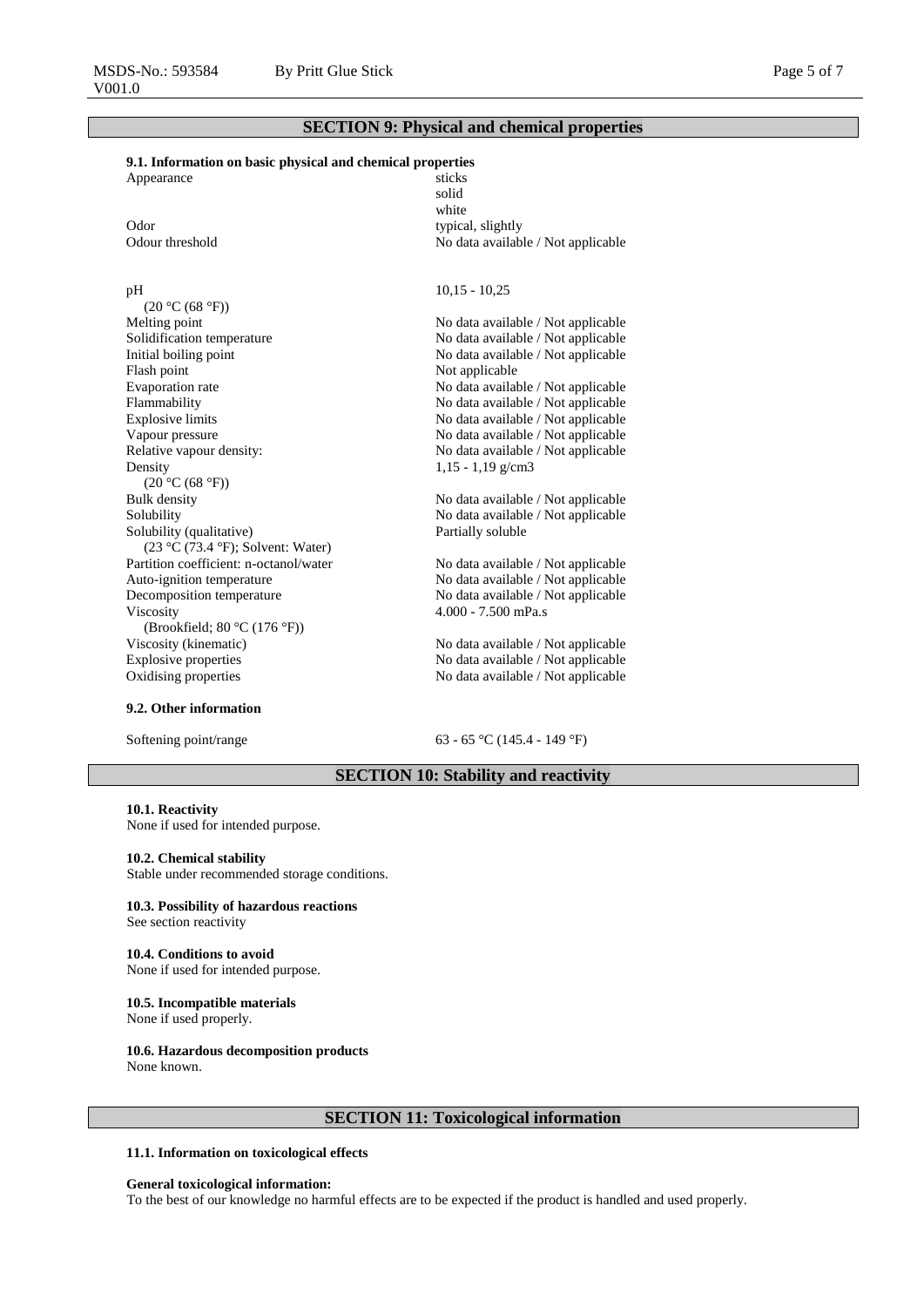# **General ecological information:**

Do not empty into drains, soil or bodies of water.

## **12.1. Toxicity**

No data available.

#### **12.2. Persistence and degradability**

No data available.

# **12.3. Bioaccumulative potential / 12.4. Mobility in soil**

No data available.

## **12.5. Results of PBT and vPvB assessment**

No data available.

# **12.6. Other adverse effects**

No data available.

# **SECTION 13: Disposal considerations**

#### **13.1. Waste treatment methods**

Product disposal: Dispose of waste and residues in accordance with local authority requirements.

#### Disposal of uncleaned packages:

Use packages for recycling only when totally empty.

#### Waste code

08 04 10 Waste adhesives and sealants other than those mentioned in 08 04 09.